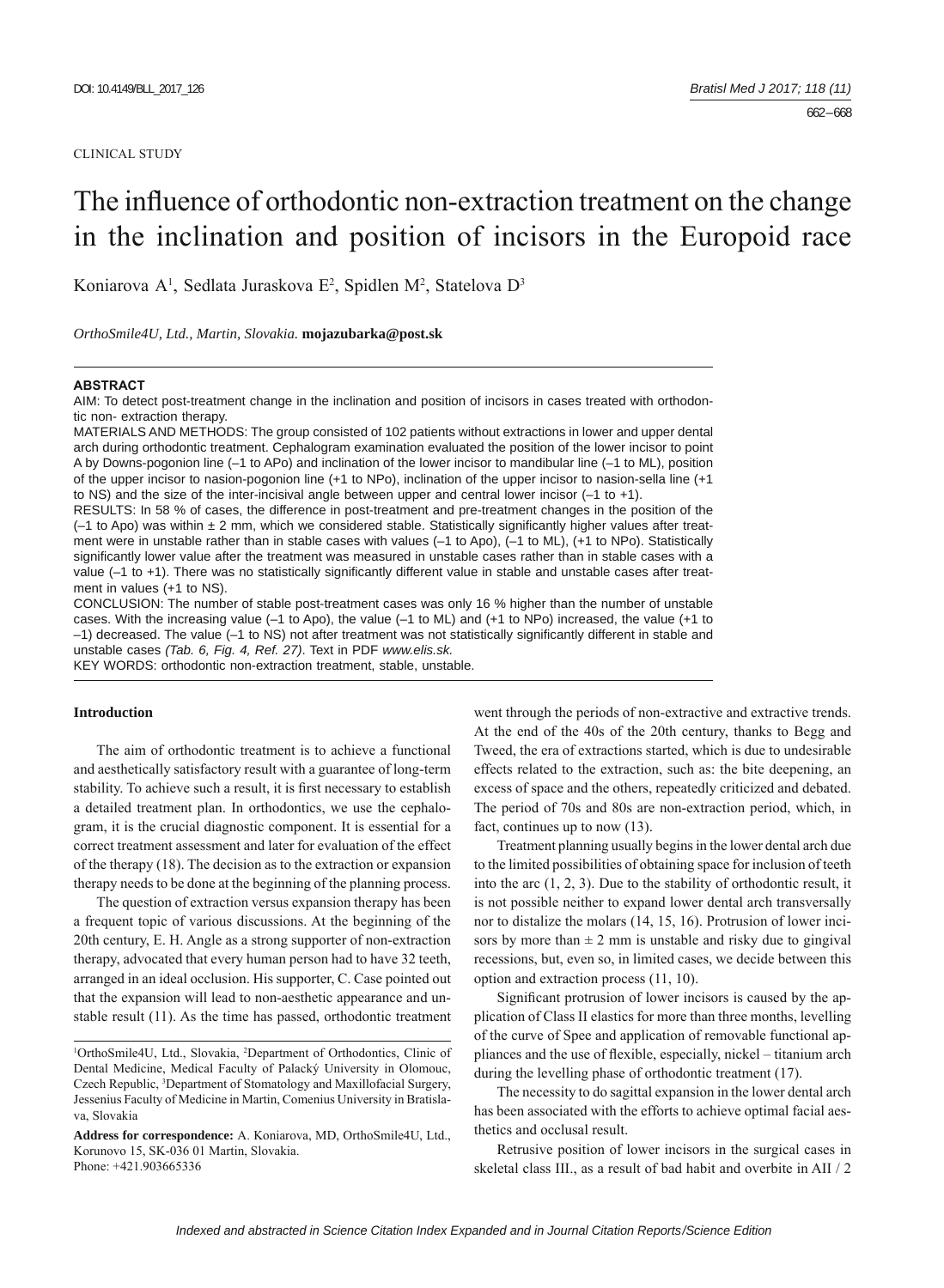Class in non-growing patients represent the existing exception for protrusion of lower incisors beyond the zone of stability.

The aim of this study, in cases treated during non-extraction orthodontic treatment, was to establish:

- 1) Post-treatment change in the position of lower incisor to point A by Downs-pogonion line (–1 to APo).
- 2) To compare post-treatment change in the position of lower incisor to APo (–1 to APo) and inclination of lower incisor to mandibular line (–1 to ML) in stable and unstable cases.
- 3) To compare post-treatment change of the size of inter-incisival angle of upper and central lower incisors axis  $(-1 \text{ to } +1)$  in stable and unstable cases.
- 4) To compare post-treatment change in the position of upper incisor to nasion-pogonion line (+1 to NPo) and inclination of upper incisor to nasion-sella line (+1 to NS) in stable and unstable cases.

### **Materials and methods**

SThe sudied group consisted of 102 patients, treated at the Department of Orthodontics, Clinic of Dentistry Medical Faculty, Palacký University, and University Hospital Olomouc treated by



**Fig. 1. The position and inclination of lower incisor to APo (–1 to APo) and to ML (–1 to ML). The inter-incisival angle to upper and central lower incisors axis (–1 to + 1). The position and inclination of upper incisor to NPo ( +1 to NPo) and to NS (+ 1 to NS).**

PhD. students and experienced orthodontists. We collected material from 285 patients, in which fixed appliance was removed in 2015 (from 1.1. to 31.1.2015). Eligible were the patients with a complete dental arch in the range of 6–6, with non-extraction treatment of upper and lower dental arch, with a complete documentation (dental plaster models made before and after treatment, cephalograms and OPG made before and after treatment). Patients with severe skeletal malformation and after orthognathic surgery were not included. Of 102 patients, 65 were women and 37 men. The mean length of treatment was 27.5 months, with the mean age at the initiation of therapy 16 years and two months, the standard deviation was 6.39. The youngest patient was 8, when initiating the therapy, and the oldest was 39 years.

The relevant data in patients´ records: patient age at the initiation of treatment, the patient's gender, duration of the active phase of the treatment. In cephalograms, we assessed: the position of lower incisor to APo, inclination of lower incisor to ML, interincisival angle of upper and central lower incisors axis, position of upper incisor to NPo and inclination of upper incisor to NS. While the S stands for the centre of sella turcica, N (nasion) – the most anterior point on frontonasal suture, A – the most posterior point on the front curve of the upper alveolus (by Downs), Po (pogonion) – the most anterior point on the mandibular symphysis, ML (mandibular line) – passes through the lowermost point of mandibular symphysis and is tangential to the posterior part of lower edge of the mandible (Fig. 1).

The position of lower incisor is defined as the distance from the cutting edge to APo. The mean distance is 3 mm, the standard deviation is  $\pm 2$  mm. If lower incisors are more inclined after the treatment as indicated by standard deviation, treatment result is considered unstable and according to it, we decide for the extraction or expansion therapy (12).

The inclination of lower incisor makes its longitudinal axis with ML. This value is 94 $\degree$  an average, the standard deviation is  $\pm$  7 mm. Post-treatment change in the inclination of the lower incisor to ML by more than indicated by the standard deviation is unstable (12).

Inter-incisival angle expresses a mutual inclination of upper and lower incisors. The mean value is 127°. The standard deviation  $is \pm 8.5^{\circ}$ . Too small value of this angle is called bimaxillary protrusion. When inter-incisival angle is too big, deep bite relapses (4).

Inclination of the upper incisor is measured with the angle formed between the longitudinal axis with NS line. The mean value is 104°. The standard deviation is  $\pm$  6.5°. This angle is bigger at protrusion and smaller at retrusion of upper incisors (4).

The position of the upper incisor is determined by the distance of its cutting edge to the NPo line. The mean value is 7 mm. The standard deviation is  $\pm 2.5$  mm. In large values of this distance, the upper incisors are protruding. In small values, they are in retrusion (4).

Cephalometric analysis was performed in Kefalo 4.07 program.

#### **Results**

1) The first aim of our research was to determine the post-treatment reposition of lower incisor to APo line (–1 to Apo) in the patients with non-extraction therapy.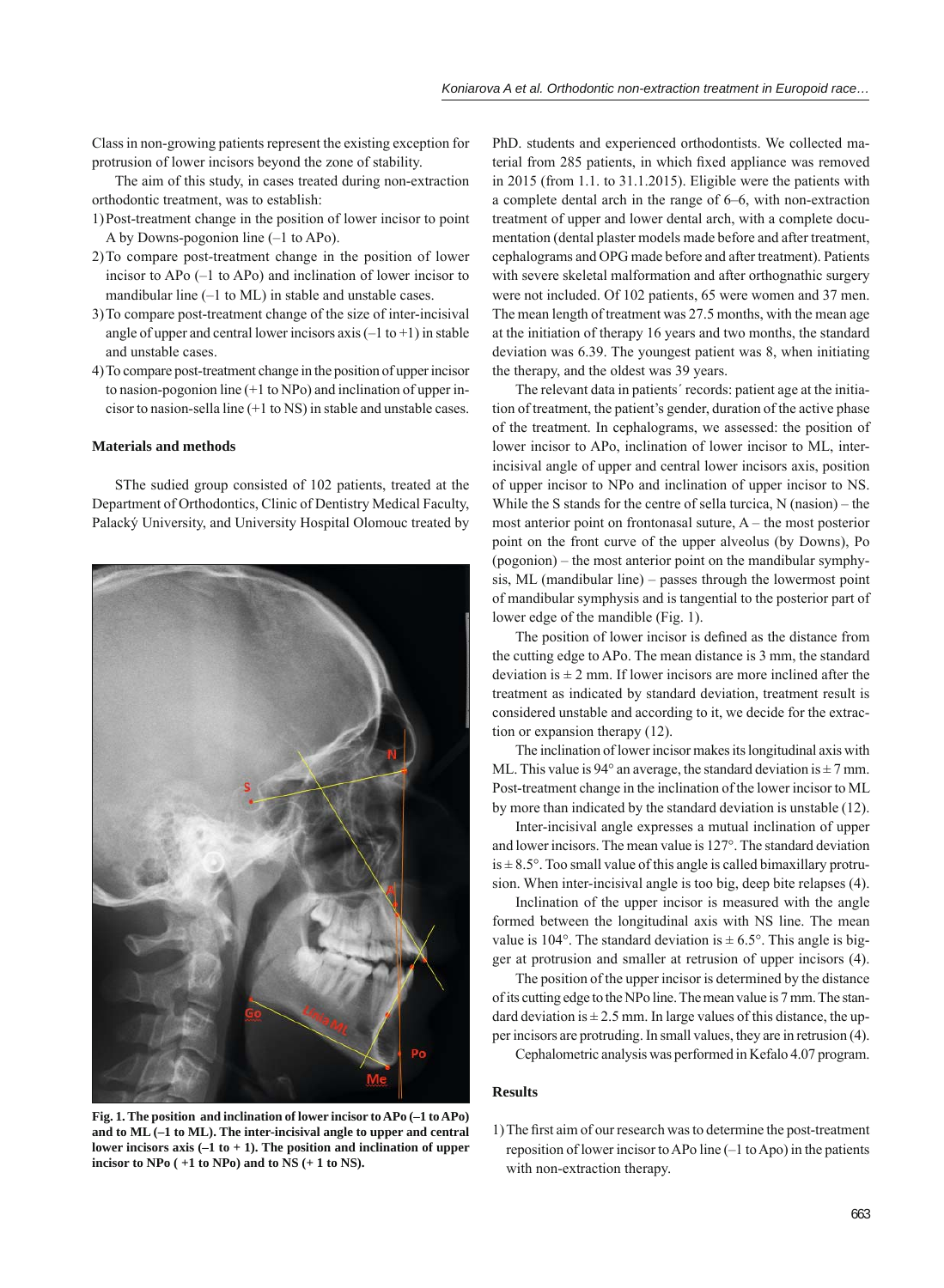662 – 668

#### **Tab. 1. The post-treatment reposition of lower incisor to APo line (–1 to APo).**

|                    | $-1$ to APo prior<br>to treatment | -to APo after<br>treatment | $difference -1$ to<br>AP <sub>o</sub> prior to and |
|--------------------|-----------------------------------|----------------------------|----------------------------------------------------|
|                    |                                   |                            | after treatment                                    |
| n                  | 102                               | 102                        | 102                                                |
| mean               | 2.62                              | 4.49                       | 1.87                                               |
| median             | 3                                 | 4                          | 2                                                  |
| standard deviation | 2.78                              | 2.5                        | 2.38                                               |
| minimum            | $-3$                              | $-1$                       |                                                    |
| maximum            | 8                                 | 11                         | 8                                                  |
| dissipation        | 7.78                              | 6.24                       | 5.68                                               |

 The mean difference was 1.87 mm with the standard deviation of 2.38 mm. The minimum value of this difference was –4 mm and maximum difference was 8 mm (Tab. 1).

 In 43 patients out of 102, i.e. 42 %, the difference in the posttreatment and pre- treatment changes the position of lower incisors to APo line (–1 to Apo) was more than  $\pm 2$  mm, which we considered unstable. In 59 cases out of 102, i.e. 58 % the difference of values in the position of lower incisors to APo were up to  $\pm 2$  mm, where the result of treatment is considered stable.

# **Tab. 2. The post-treatment change in the position of lower incisor to APo line (–1 to APo) in stable and unstable cases.**

|                    | $-1$ to APo prior<br>to unstable | $-1$ to APo after<br>unstable | difference $-1$ to APo<br>prior to and after | $-1$ to AP <sub>o</sub> prior<br>to stab. | $-1$ to APo after<br>stab. | $difference -1$ to APo<br>prior to and after |
|--------------------|----------------------------------|-------------------------------|----------------------------------------------|-------------------------------------------|----------------------------|----------------------------------------------|
|                    |                                  |                               | treatment unstable cases                     |                                           |                            | treatment-stable cases                       |
| n                  | 43                               | 43                            | 43                                           | 59                                        | 59                         | 59                                           |
| mean               | 1.85                             | 5.41                          | 3.72                                         | 3.19                                      | 3.81                       | 0.58                                         |
| median             |                                  |                               |                                              |                                           |                            |                                              |
| standard deviation | 2.97                             | 2.58                          | 2.33                                         | 2.5                                       | 2.21                       | 1.32                                         |
| minimum            | $-3$                             |                               | -4                                           | — 1                                       | $-\mathbf{I}$              | $-2$                                         |
| maximum            |                                  |                               |                                              |                                           | 10                         |                                              |
| dissipation        | 8.8                              | 6.65                          | 5.41                                         | 6.24                                      | 4.89                       | 1.74                                         |

# **Tab. 3. The post-treatment change in the inclination of lower incisor to ML ( –1 to ML) in stable and unstable cases.**

|                    | $-1$ -ML prior<br>to unstab. | $-1$ to ML after<br>unstab. | $difference -1$ to ML<br>prior to and after<br>treatment unstable cases | $-1$ to ML prior<br>to stab. | $-1$ to ML after<br>stab. | $difference -1$ to ML<br>prior to and after<br>treatment – stable cases |
|--------------------|------------------------------|-----------------------------|-------------------------------------------------------------------------|------------------------------|---------------------------|-------------------------------------------------------------------------|
| n                  | 43                           | 43                          | 43                                                                      | 59                           | 59                        | 59                                                                      |
| mean               | 94.42                        | 104.37                      | 9.88                                                                    | 96.37                        | 98.08                     | 1.81                                                                    |
| median             | 93                           | 105                         |                                                                         | 96                           | 97                        |                                                                         |
| standard deviation | 7.4                          | 8.58                        | 8.44                                                                    | 9.26                         | 9.26                      | 6.41                                                                    |
| minimum            | 78                           | 85                          | $-12$                                                                   | 78                           | 80                        | $-13$                                                                   |
| maximum            | 108                          | 120                         | 30                                                                      | 118                          | 118                       | 13                                                                      |
| dissipation        | 54.76                        | 73.63                       | 71.17                                                                   | 85.79                        | 85.74                     | 41.07                                                                   |

**Tab. 4. The post-treatment change in the value inter-incisival angle ( –1 to + 1) in stable and unstable cases.**

|                    | $+1$ to $-1$ prior to unstab. | $+1$ to $-1$ after unstab. | $+1$ to $-1$ prior to stab. | $+1$ to $-1$ after stab. |
|--------------------|-------------------------------|----------------------------|-----------------------------|--------------------------|
| n                  | 43                            | 43                         | 59                          | 59                       |
| mean               | 133.21                        | 115.56                     | 127.68                      | 125.27                   |
| median             | 132                           | 105                        | 127                         | 125                      |
| standard deviation | 15.49                         | 8.8                        | 11.83                       | 9.66                     |
| minimum            | 106                           | 100                        | 105                         | 103                      |
| maximum            | 171                           | 140                        | 155                         | 142                      |
| dissipation        | 239.92                        | 77.36                      | 139.98                      | 93.32                    |

**Tab. 5. The change in the position of upper incisor to NPo ( +1 to NPo) in stable and unstable cases.**

|                    | $+1$ to NPo prior to unstab. | $+1$ to NPo after unstab. | $+1$ to NPo prior to stab. | $+1$ to NPo after stab. |
|--------------------|------------------------------|---------------------------|----------------------------|-------------------------|
| n                  | 43                           | 43                        | 59                         |                         |
| mean               | 5.77                         | 7.07                      | 5.97                       | 5.78                    |
| median             |                              |                           |                            |                         |
| standard deviation | 3.67                         | 2.7                       | 3.79                       | 3.17                    |
| minimum            |                              |                           |                            |                         |
| maximum            |                              | 13                        |                            |                         |
| dissipation        | 13.48                        | 7.27                      | 14.34                      | 10.07                   |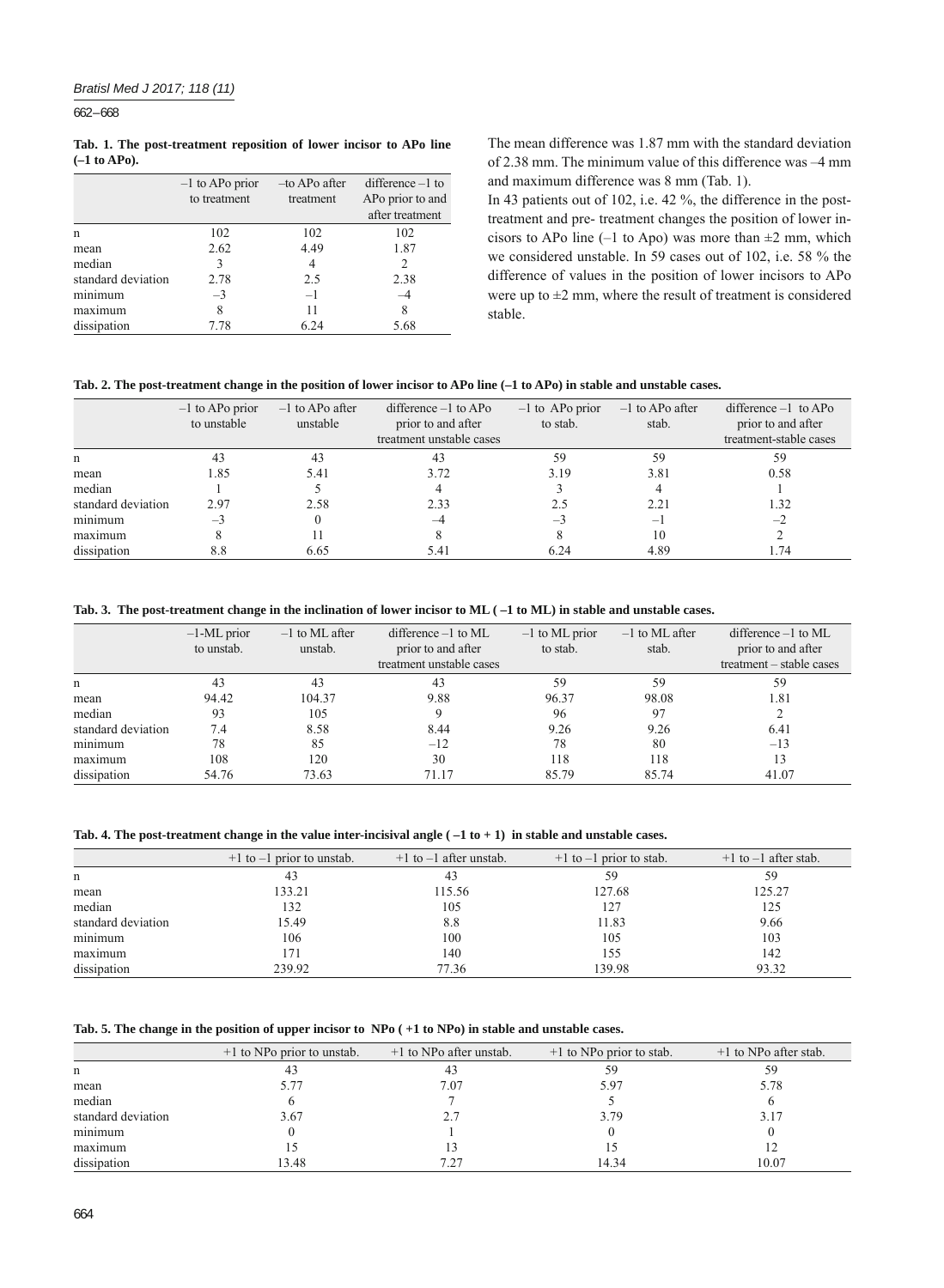|                    | $+1$ to NS prior to unstab. | $+1$ to NS after unstab. | $+1$ to NS prior to stab. | $+1$ kNS after stab. |
|--------------------|-----------------------------|--------------------------|---------------------------|----------------------|
| n                  | 43                          | 43                       | 59                        | 59                   |
| mean               | 101.33                      | 108.65                   | 105.44                    | 105.73               |
| median             | 104                         | 109                      | 105                       | 105                  |
| standard deviation | 12.47                       | 8.22                     | 7.69                      | 7.22                 |
| minimum            | 69                          | 92                       | 91                        | 87                   |
| maximum            | 126                         | 126                      | 122                       | 123                  |
| dissipation        | 155.57                      | 67.53                    | 59.16                     | 52.06                |

**Tab. 6. The change in inclination of upper incisor to NS ( +1 to NS) in stable and unstable cases.**

2) The aim was to compare the post-treatment change in the position (–1 to APo) and inclination (–1 toML) of the lower incisor in stable and unstable cases.

The mean difference of value  $(-1 \text{ to Apo})$  at the beginning and the end of treatment in stable and unstable cases was 3.14 mm. The mean difference of –1 to ML value at the beginning and end of treatment in stable and unstable cases was 8.07° (Tabs 2 and 3).

- 3) The other aim was to compare the post-treatment change in the position of inter-incisival angle in stable and unstable cases. The mean difference of value of inter-incisival angle  $(-1 \text{ to } +1)$ in stable and unstable cases at the end of treatment was 9.71° (Tab. 4).
- 4) The aim was to compare the change in the position and inclination of upper incisor to the NPo (+1 to NPo) and to NS (+1 to NS) in stable and unstable cases.

The mean difference of value in the position of upper incisor to NPo in stable and unstable cases at the end of treatment was 1.29 mm, the difference of value in the inclination of upper incisor to NS at the end of treatment in stable and unstable cases was 2.92° (Tabs 5 and 6).

Due to the fact, that the data measured before and after treatment have a Gaussian distribution, to compare the measured values, a paired t-tests were used.

#### *Unstable cases*

 $+1$  to NS.  $p < 0.0001$ . Then, 1 k NS was statistically significantly different before than after treatment. A 95 % confidence interval  $(-10.54, -4.11)$ . Then  $+1$  to NS was statistically significantly lower before than after.

 $+1$  to NPo.  $p = 0.005$ . Then, 1 to NPo was statistically significantly different before, after. A 95 % confidence interval  $(-2.20,$  $-0.40$ ). Then  $+1$  to NPo was statistically significantly lower before than after.

 $-1$  to  $+1$ .  $p < 0.0001$ . Then  $-1$  k  $+1$  was statistically significantly different before and after. A 95 % confidence interval (12.94, 22.78). Then  $-1$  to  $+1$  was statistically significantly higher before than after.

 $-1$  to ML.  $p \le 0.0001$ . Then  $-1$  to ML was statistically significantly different before and after. A 95 % confidence interval  $(-12.65, -7.26)$ . Then,  $-1$  to ML was statistically significantly lower before than after.

**–1** to APo. p < 0.0001. Then –1 to APo was statistically significantly different before and after. A 95 % confidence interval  $(-4.37, -2.79)$ . Then,  $-1$  to APo was statistically significantly lower before than after.

*Stable cases*

 $+1$  to NS,  $p = 0.792$ . Then,  $+1$  to NS was not statistically significantly different before, than after. A 95 % confidence interval (–2.47, 1.89).

 $+1$  to NPo.  $p = 0.525$ . Then,  $+1$  to NPo was not statistically significantly different before, after. A 95 % confidence interval  $(-0.40, 0.77)$ .

 $-1$  to  $+1$ .  $p = 0.112$ . Then,  $-1$  to  $+1$  was not statistically significantly different before and after. A 95 % confidence interval  $(-0.58, 5.39)$ .

 $-1$  to ML,  $p = 0.047$ . Then, 1 to ML was statistically significantly different before and after. A 95 % confidence interval  $(-3.40, -0.02)$ .

 $-1$  to APo.  $p = 0.0008$ . Then,  $-1$  to APo was statistically significantly different before and after. A 95 % confidence interval  $(-0.97, -0.27)$ . Then  $-1$  to APo was statistically significantly lower before than after.

# *Comparison of unstable and stable cases before treatment*

 $+1$  to NS.  $p = 0.063$ . Then,  $+1$  to NS, before treatment, was not statistically significantly different in unstable than in stable. A 95 % confidence interval  $(-8.46, 0.23)$ .

 $+1$  to NPo.  $p = 0.793$ . Then,  $+1$  to NPo before treatment was not statistically significantly different in unstable than in stable. A 95 % confidence interval  $(-1.70, 1.30)$ .

 $-1$  to  $+1$ . p = 0.048. Then,  $-1$  to  $+1$  before treatment was statistically significantly different in unstable than in stable. A 95 % confidence interval  $(0.06, 11.42)$ . Then  $-1$  to  $+1$  before treatment was statistically significantly higher in unstable than in stable.

 $-1$  to ML.  $p = 0.244$ . Then,  $-1$  to ML before treatment was not statistically significantly different in unstable than in stable. A 95 % confidence interval  $(-5.26, 1.36)$ .

 $-1$  to APo.  $p = 0.020$ . Then,  $-1$  to APo before treatment was statistically significantly different in unstable than in stable. A 95 % confidence interval  $(-2.46, -0.22)$ . Then,  $-1$  to APo before treatment was statistically significantly lower in unstable than in stable.

#### *Comparison of unstable and stable cases after treatment*

 $+1$  to NS.  $p = 0.068$ . Then,  $+1$  to NS, after treatment, was not statistically significantly different in unstable than in stable. A 95  $\%$ confidence interval  $(-0.23, 6.07)$ .

 $+1$  to NPo.  $p = 0.031$ . Then,  $+1$  to NPo after treatment was statistically significantly different in unstable than in stable. A 95 % confidence interval  $(0.12, 2.46)$ . Then,  $+1$  to NPo after treatment was statistically significantly higher in unstable than in stable.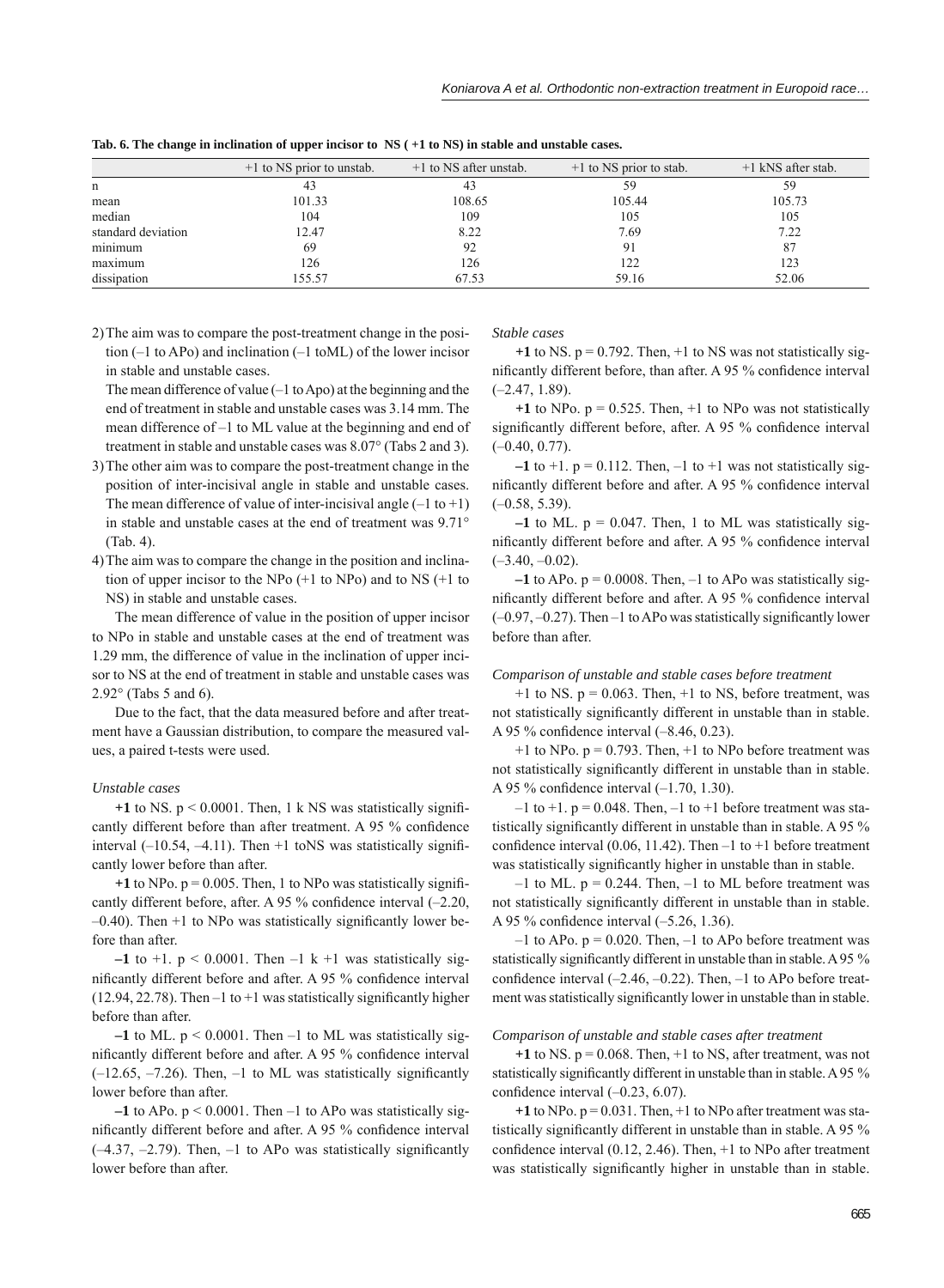#### 662 – 668

 $-1$  to  $+1$ .  $p < 0.0001$ . Then,  $-1$  to  $+1$  after treatment was statistically significantly different in unstable than in stable. A 95 % confidence interval  $(-13.40, -6.03)$ . Then  $-1$  to  $+1$  after treatment was statistically significantly lower in unstable than in stable.

 $-1$  to ML,  $p = 0.0007$ . Then,  $-1$  to ML after treatment was statistically significantly different in unstable than in stable. A 95 % confidence interval  $(2.72, 9.86)$ . Then,  $-1$  to ML after treatment was statistically significantly higher in unstable than in stable.

 $-1$  to APo.  $p = 0.0014$ . Then,  $-1$  to APo after treatment was statistically significantly different in unstable than in stable. A 95 % confidence interval  $(0.65, 2.60)$ . Then,  $-1$  to APo after treatment was statistically significantly higher in unstable than in stable.

#### **Discussion**

The first aim of our research was to establish post-treatment change in the position of the lower incisor to the APo line (–1 to APo) in 102 patients with non-extraction treatment. The most stable position of the lower incisor is considered the position before an orthodontic treatment (5). Out of 102 patients, 18 patients had a value of lower incisor position to A-Po line (–1 to APo) prior to the treatment more than 5 mm. This value is the result of dentoalveolar compensatory mechanism and is considered stable even though the values of absolute numbers indicated an extraction.

The mean distance of the position of the lower incisor to Apo  $(-1$  to APo) is 3 mm with the standard deviation of  $\pm$  2 mm. If lower incisors are more inclined after the treatment than indicated by the standard deviation, treatment outcome is unstable. The inclination of the lower incisor to the ML  $(-1)$  to ML) is defined as the angle, which is formed by its longitudinal axis to the ML. The mean value of this angle is  $94^{\circ} \pm 7^{\circ}$ . If the result is over the value of the standard deviation, the position of the lower incisors is unstable.



**Fig. 2. Reduction of inter-incisival angle (– 1 to +1) of upper and central lower incisors axis in stable and unstable cases before and after treatment.**

It results from our research that the mean difference of the values in the position of the lower incisor to APo (–1 to APo) before and after treatment in 102 patients with non-extraction treatment was 1.87 mm with the standard deviation of 2.38 mm. The minimum value of the difference was –4 mm and maximum was 8 mm. In 43 patients out of 102, i.e. 42 % the difference of pre-treatment and post-treatment value in the position of the lower incisor to APo  $(-1$  to APo) was more than  $\pm 2$  mm, which we considered unstable. In 59 cases, i.e. 58 %, the result was stable.

The second objective was to compare the post-treatment change in the position (–1 to APo) and the inclination of the lower incisor (–1 to ML) in stable and unstable cases. The mean posttreatment change in the position of the lower incisor to APo (–1 to APo) in stable cases was 3.81 mm and 5.41 mm in unstable cases. The mean post-treatment change in the inclination of the lower incisor to ML (–1 to ML) in stable cases was 98.08 and 104.37° in unstable cases. The mean difference of value (–1 to APo) at the beginning and the end of the treatment in stable and unstable cases was  $3.14$  mm, and difference of  $(-1 \text{ to ML})$  at the beginning and the end of treatment in stable and unstable cases was 8.07°.

The question is, to what extent the inclination of the lower incisor over  $\pm 2$  mm and the change of lower incisor inclination over  $\pm$  7 from the original position will be stable and how long the retention phase of treatment will last.

In some cases, long-term or lifelong retention is necessary, or the retention until completion of growth, or short retention, possibly as long as possible (6, 7, 8). In order to ensure maximum stability, it is recommended to use fixed retainer in frontal segment of teeth in the combination with a removable retainer (9).

The third objective was to compare the post-treatment change in the position of inter-incisival angle in stable and unstable cases.

The inter-incisival angle expresses a mutual inclination of the upper central lower incisors  $(-1 \text{ to } 1)$ , with the mean value of  $127^{\circ}$  $\pm$  8.5°. Too small angle is called bimaxillary protrusion, which is aesthetically unsatisfactory in the Europoid race. When this angle is too big, deep bite relapses.

In our research, we found out that in stable cases, there was a reduction of this angle by 2.41 after the treatment and in unstable cases by 17.65°. The mean difference of value of the inter-incisival angle in stable and unstable cases at the end of treatment was 9.71° (Fig. 2).

The last and the fourth objective was to compare changes in the position of the upper incisor  $(+1 \text{ to } NP<sub>0</sub>)$  and the inclination of the upper incisor to NS (+1 to NS) in stable and unstable cases at the end of the treatment.

In unstable cases, the mean difference of the values in the position of the upper incisor to NPo (+1 to NPo) was 1.3 mm and in stable cases it was –0.19 mm. The mean difference of value in the position of the upper incisor to  $NPo (+1 to NPo)$  in stable and unstable cases at the end of treatment was 1.29 mm.

The change of the upper incisor inclination to NS (+1 to NS) in unstable cases has changed from 101.33° to 108.65 on the average and in stable cases from 105.44° to 105.73°. In stable cases, the mean difference after the treatment in the value of the upper incisor inclination was lower by 2.92° than in unstable cases.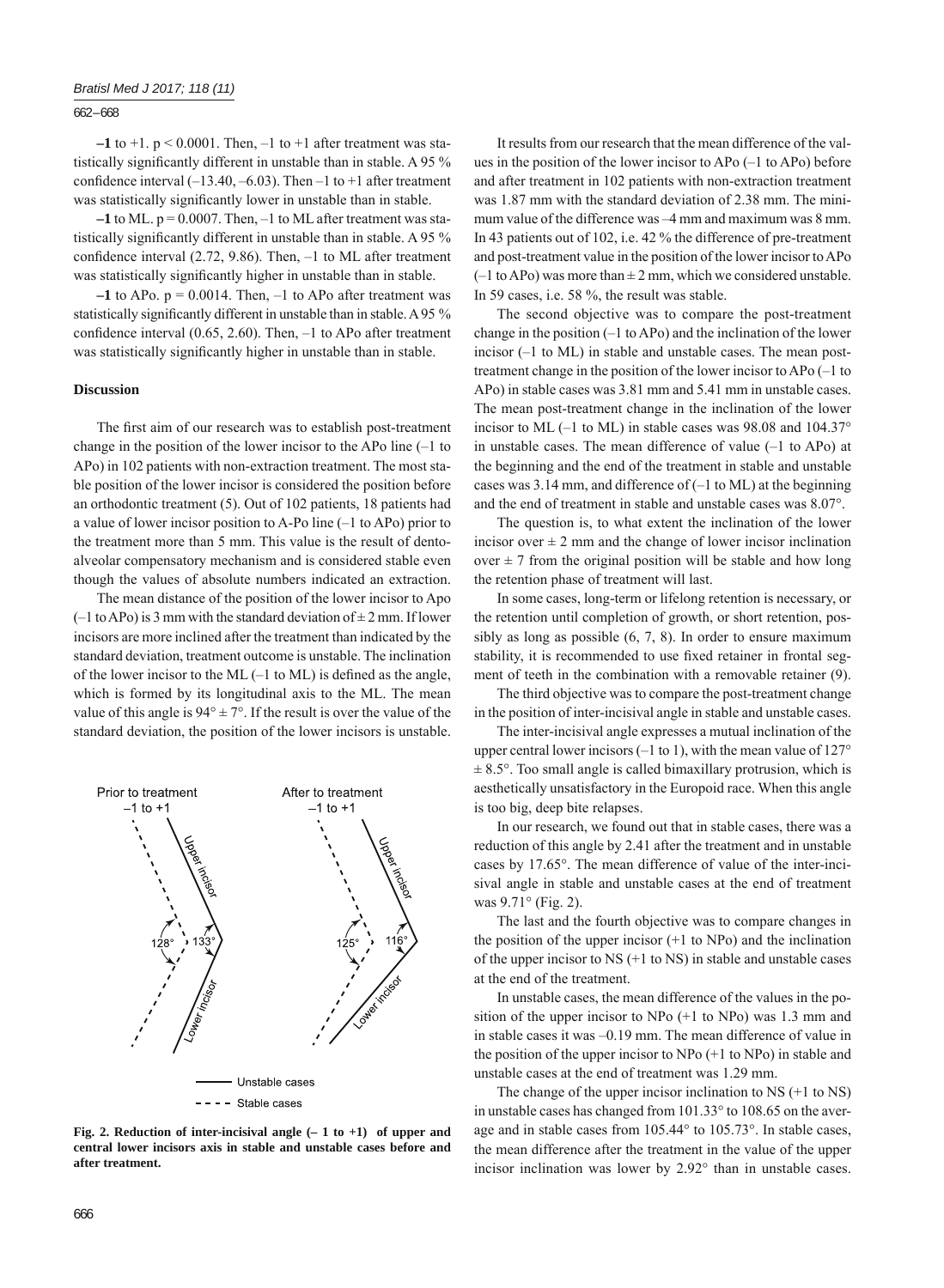

**Fig. 3. Comparison of value inter-incisival angle to upper and central lower incisors axis (–1 to + 1) in stable and unstable cases before treatment.**

Pandis et al (19) found a significant dependence between a labial inclination of lower incisors to ML line when levelling the curve of Spee, while Woods (20) and Braun (21) came to the conclusion that the inclination of lower incisors could be prevented if correct bite-raising mechanic are used.

Cambrink et al (22) studied, on a set of patients with Angle Class II, the impact of Class II. elastics on dentoskeletal changes. He found out that Class II elastics did not have significant effect on it, but they caused a labial inclination of incisors to APo and ML line. Similar results have also been published by Reddy et al (23).

Saelens (24) compared therapeutic changes to lateral cephalograms in extraction and non-extraction cases treated with Begg technique. She found out that during treatment the lower incisor position relative to PMV (pterygomaxillary vertical plane) did not change significantly and the upper incisors moved backwards approximately 2 mm in both extraction group. This was not reflected in a significant change in lip position. In the non-extraction group, tooth alignment was accompanied by a significant proclination of incisors and a comparable forward movement in the lip region, when measured relative to PMV.

Verma (25) compared the results of orthodontic treatment in extraction and non-extraction group. She found out that after treatment, it was observed that the soft tissue convexities were straightened in the extraction groups more than in the non-extraction groups, the upper and lower lips were more returnable in the extraction groups than in the non-extraction groups.

Kocaderili (26) compared the changes on soft tissues of the face after orthodontic treatment in the extraction and the nonextraction group. In the non-extraction group, a forward tipping of the incisors was noted. The changes in the incisor inclination proved to be significant.

Germeca's  $(27)$  research confirmed that in the non-extraction group, the maintenance of maxillary incisor position, a slight protrusion of the mandibular incisors and the upper and lower lip were observed at the end of treatment.

# **Conclusion**

1) After treatment changes in position –1 to APo

In 58 % of the patients, the difference between pre-treatment



**Fig. 4. Comparison of value inter-incisival angle to upper and central lower incisors axis (–1 to + 1) in stable and unstable cases after treatment.**

and after treatment value –1 TO APo was up to  $\pm$  2 mm. The result of the treatment in these cases could be considered stable.

2) After the treatment changes in the position and inclination –1 to  $APo$ ,  $-1$  to  $ML$ ,  $+1$  to  $NS$ ,  $+1$  to  $NPo$  in stable and unstable cases.

There were statistically significantly higher values  $-1$  to APo, –1 to ML, +1 to NPo after treatment in unstable cases than in stable cases.

After treatment value  $+1$  to NS was not statistically significantly different in comparison with stable and unstable cases.

3) After treatment changes  $-1$  to  $+1$ 

There was a significantly lower value  $-1$  to  $+1$  unstable cases than in stable cases (Figs 3 and 4).

#### **References**

**1. Kamínek, M, Štefkova M.:** Indication und Kontraindication der Behandlung des Engstandes mittels festsitzender Apparaturen und Extractionstherapie. Stomatologie DDR 1985; 35 (11): 648–654.

**2. Kamínek M.** Lokální okluzální a skeletální faktory při indikaci extrakcí. I. část. Čs Stomat 1987; 87 (2): 105–112.

**3. Kamínek M.** Lokální okluzální a skeletální faktory při indikaci extrakcí. II. část. Čs Stomat 1987; 87 (3): 226–231.

**4. Kamínek M. et al.** Ortodoncie. Semily: Galén, 2014, 55–56.

**5. Blake M, Biby K.** Retention and stability: a review of the literature. Amer J Orthodont Dentofac Orthop 1998; 114: 299–306.

**6. Artun J, Spadafora AT, Shapiro PA.** A 3-years follow-up study of various types of orthodontic canine-to-canine retainers. Eur J Orthodont 1997; 19: 501–509.

**7. Little RM, Riedel R A, Artun, J.** An evaluation of changes in mandibular anterior alignment from 10 to 20 years postretention. Amer J Orthodon. 1988; 93: 423–428.

**8. Zachrisson BU.** Clicical experience with direct-bonded orthodontic retainers. Amer J Orthodont 1977; 71: 440–448.

**9. Lang G, Alfter G, Goz G, Lang GH.** Retention and stability – Taking various treatment parameters into account. J Orofac Orthoped 2002; 63 (1): 26–41.

**10. Kamínek M, Štefkova M.** Ortodoncie II. Olomouc: Univerzita Palackého, 1991.